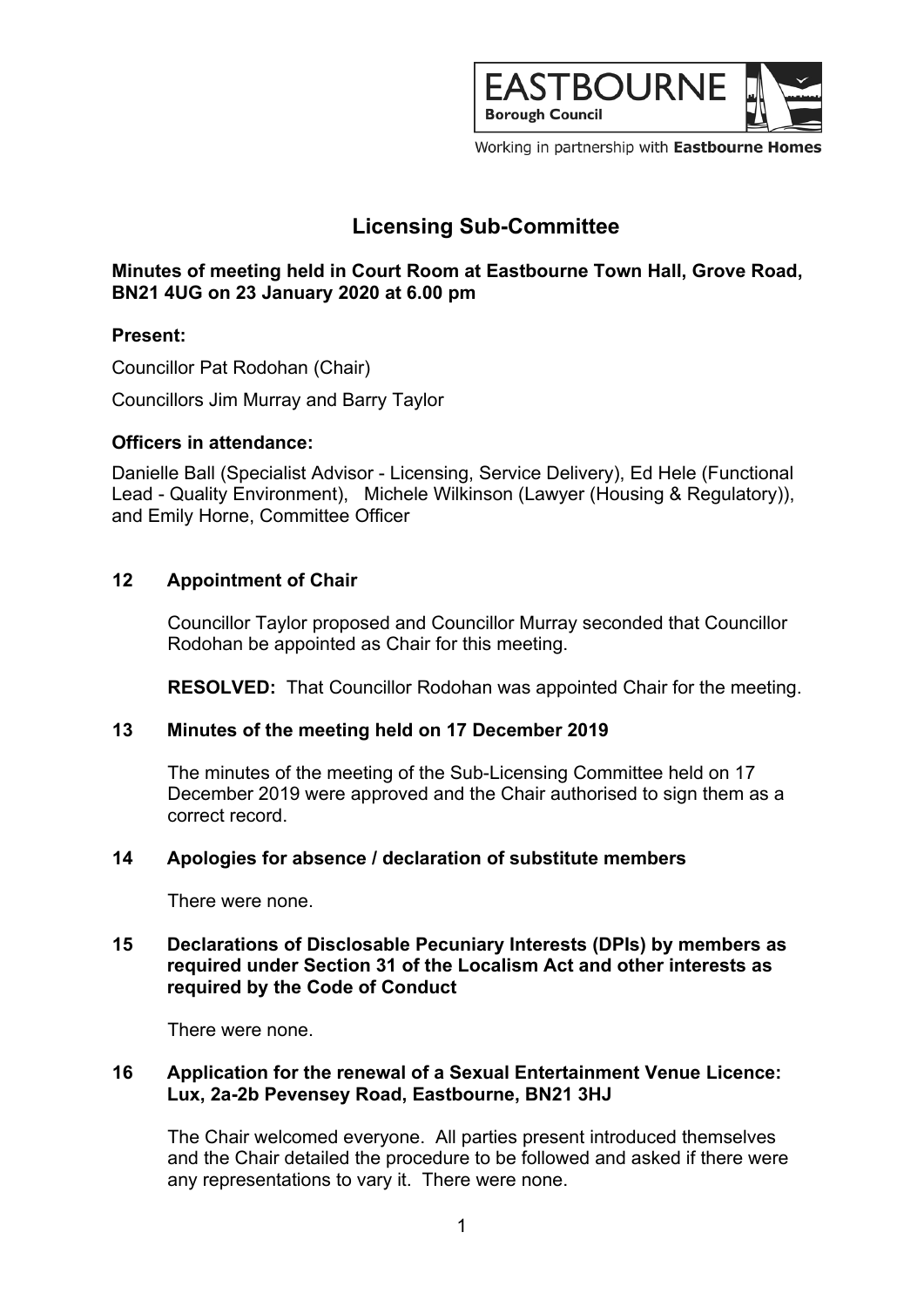Counsel for the Applicant, Mr James Rankin, declared he would be speaking on behalf of the Applicant, Mr Forte.

The Specialist Advisor for Licensing outlined the report setting out the application for the renewal of a Sexual Entertainment Venue (SEV) licence for Lux, 2a-2b Pevensey Road and highlighted the relevant policy implications.

Appended to the agenda was the Home Office Sexual Entertainment Venues Guidance for England and Wales (March 2010) at Appendix 1, Eastbourne Borough Council's Sexual Establishment and Encounter Policy at Appendix 2, and the Equality and Fairness Analysis at Appendix 6.

Following a consultation period of 28 days, one representation had been received against the application from the Soroptimist International Eastbourne & District and this was included in Appendix 5 of the agenda pack. In their objection against the granting of the SEV renewal, they felt that the establishment would not help them achieve their goals of equity and equality and creating safe and healthy environments, or promote Eastbourne as a desirable place to live. Approval of the application would go against Eastbourne Borough Council's Equality and Fairness Policy. The objector had been invited to attend the meeting, but for personal reasons was not present.

The Chair invited Members and then the Applicant and Mr Rankin, to ask questions of the Specialist Advisor. There were none.

Mr Rankin, Counsel, representing the applicant, addressed the Sub-Committee. Having noted that one objection to the application had been received, Mr Rankin reminded the Sub-Committee that the premises had not operated since it was granted a licence for a sexual entertainment venue in December 2018. He explained that the applicant's ownership of the Embassy Nightclub had demonstrated an improvement in the area and well run business. In addition, the applicant wanted to create a table dancing club within the footprint of the premises with its own discreet entrance. He noted that legislation has made provision for such a business. He said that such businesses do not have a reputation for causing public order issues because of the high levels of management and because they prioritise the safety of dancers and clientele.

He accepted that the Sub-Committee must have due regard to the public sector equality duty (Section 149 of the Equality Act 2010) and it was for the Sub-Committee to decide what weight should be given in deciding matters.

Whilst referring to the objection letter from the Soroptimist International Eastbourne & District, he said this was speculation of what might happen as the business had not operated. The dancers, both men and women would take part willingly and neither gender will be on the stage at the same time. Some of the dancers would be using this employment as an opportunity for progressing to further education.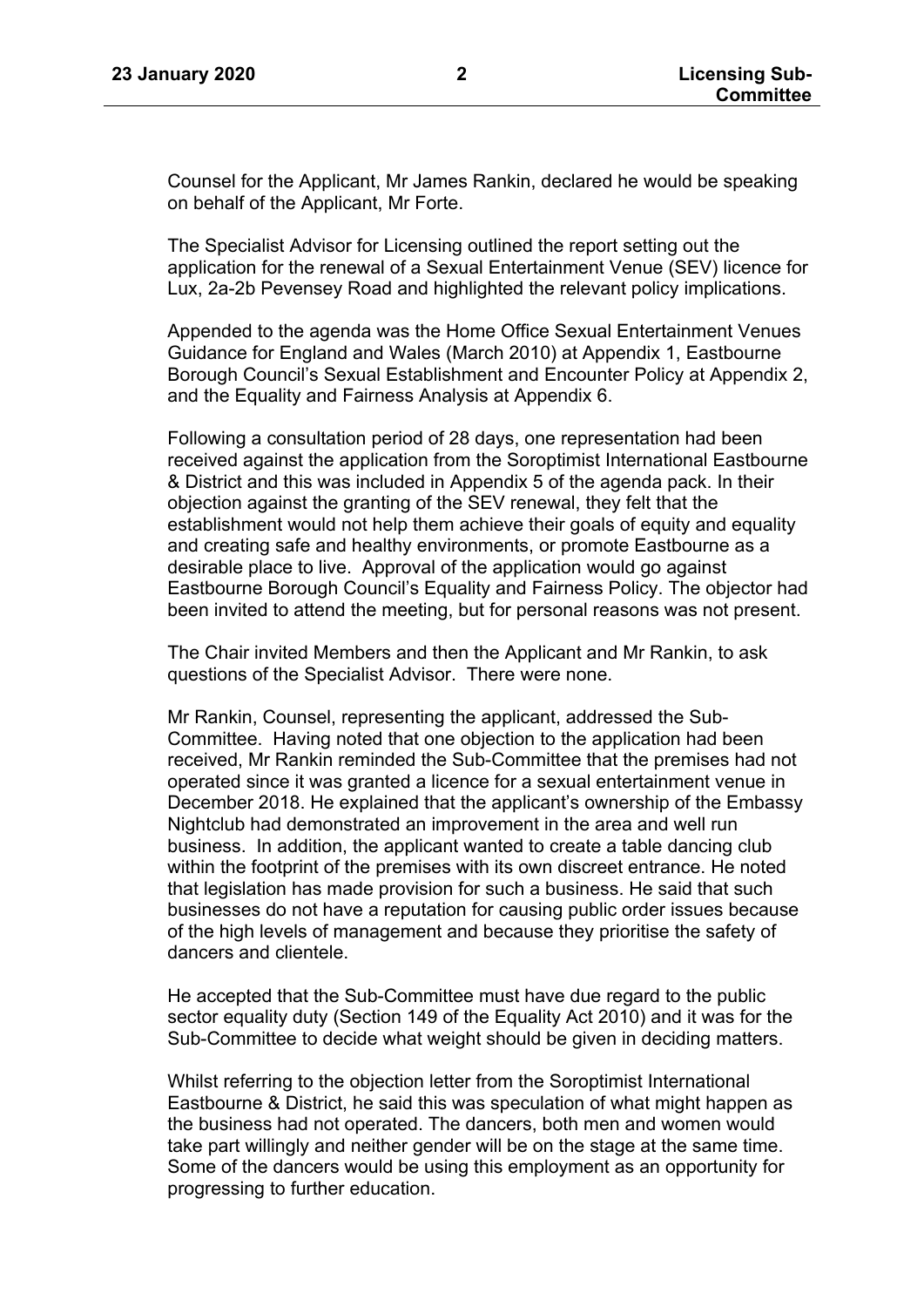Mr Rankin referred to the conditions appended to the SEV licence in Appendix 3 of the agenda, pages 78, 79 and 80. He identified parts of the key conditions that related to the safety and protection of the dancers:-

- Condition 8: No physical contact between the customer and dancer, to protect the dancers......................
- Condition 9: No propositioning, shouting...................
- Condition 12: Members shall not throw, or encourage others to throw money............
- Condition 13: There shall be no deliberate physical contact between customer and dancers.............................
- Condition 14: Customers must remain fully clothed at all times.
- Condition 18: Dancers shall only perform on the stage area or at a designated place to seated customers................ (Mr Rankin added that dancing would only take place in specified areas).
- Condition 19: The private booths would be designed in such a way that there can be no curtain or other visual barrier that can be pulled across the entrance..............
- Condition 20: The role of Booth CCTV operator will be a member of staff designated exclusively for that purpose whilst the performances are taking place............... (Mr Rankin assured the Sub-Committee that CCTV coverage will be in place throughout the premises and the footage would be accessible for up to 31 days if required. In addition, the CCTV operator who will be looking at a monitor real time, will be able to respond immediately should an incident occur).
- Condition 21: All dancers will be escorted from the premises at the end of each evening to their transport (eg taxis) to ensure their personal safety and security.

With reference to the Equality and Fairness Analysis, in particular at page 90 of the agenda, Mr Rankin said that if the establishment operated poorly and the conditions had been breached where the dancers were unsafe or clientele objectified and there was hard evidence to prove it, then it would be a matter for review. The operator would do their level best to comply with the conditions of the licence to protect the performers, both men and women.

Mr Rankin said Mr Forte was in negotiation with a potential operator for the business who would not take over unless the licence was renewed.

The Chair invited the Applicant and Mr Rankin to make any closing remarks. Mr Rankin declared they had covered all the points in their earlier address.

The Sub-Committee members retired at 6.31pm to consider and determine the application. Michele Wilkinson as Legal Advisor was in attendance to assist with any legal queries.

Having taking into account all the relevant considerations, the Sub-